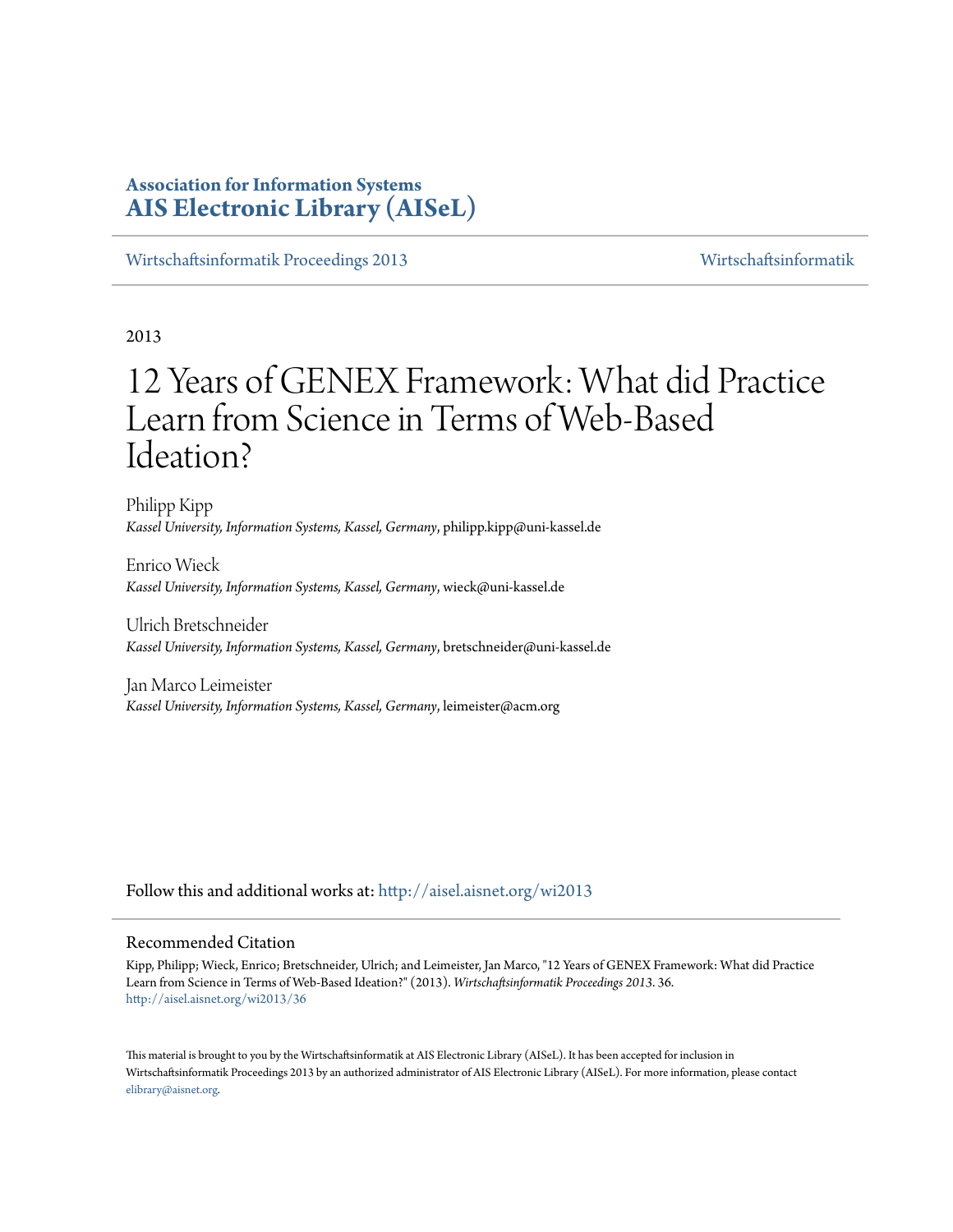# **12 Years of GENEX Framework: What did Practice Learn from Science in Terms of Web-Based Ideation?**

Philipp Kipp, Enrico Wieck, Ulrich Bretschneider, and Jan Marco Leimeister

Kassel University, Information Systems, Kassel, Germany {philipp.kipp,wieck,bretschneider,leimeister}@uni-kassel.de

**Abstract**. In Open Innovation, companies open up their innovation activities to external stakeholders. Using web-based ideation platforms (WBIP), companies crowdsource ideas for innovations from their customers. Ideation can be considered as a create process. Therefore, in this research we analyze how current web-based ideation platforms run by firms support Shneiderman's GENEX framework that aims at supporting creativity in information systems. By doing so, we were able to identify the state-of-the-art in practice as well as further research areas. We analyzed 16 web-based ideation platforms in total. Results indicate that current WBIP use creativity tasks different intensive and that some GENEX tasks are already well implemented, while others require further research. Results are discussed and theoretical and practical contributions, limitations and identified research questions provided.

**Keywords**: IT-supported creative work, Open Innovation, web-based ideation platform, GENEX framework

#### **1 Introduction**

After Henry Chesbrough coined the term "Open Innovation" in 2003, many companies and organizations started opening up their innovation activities to external stakeholders [1]. Especially the integration of customers, suppliers or the general public into the tasks of idea development and elaboration proved to be a powerful tool for increasing a company's innovativeness [2], [3]. These stakeholders of the company have specific insights into the products, services and processes of the company. Therefore, external stakeholders are capable of involving into ideation that leads to both radical and gradual innovation [3-5].

Using specific web-based platforms that enable collaborative ideation via the Internet, it has been possible to address large groups of customers at very low cost. Since the early 2000s, many companies run web-based ideation platforms (WBIP) in the guise of virtual idea communities or online idea competitions to integrate their customers into their ideation processes [6], [7]. WBIPs provide customers a tool to share their ideas and to elaborate these ideas collaboratively regarding the company's products and services adopting the principle of crowdsourcing [8], [9].

11<sup>th</sup> International Conference on Wirtschaftsinformatik,

 $27<sup>th</sup>$  February – 01<sup>st</sup> March 2013, Leipzig, Germany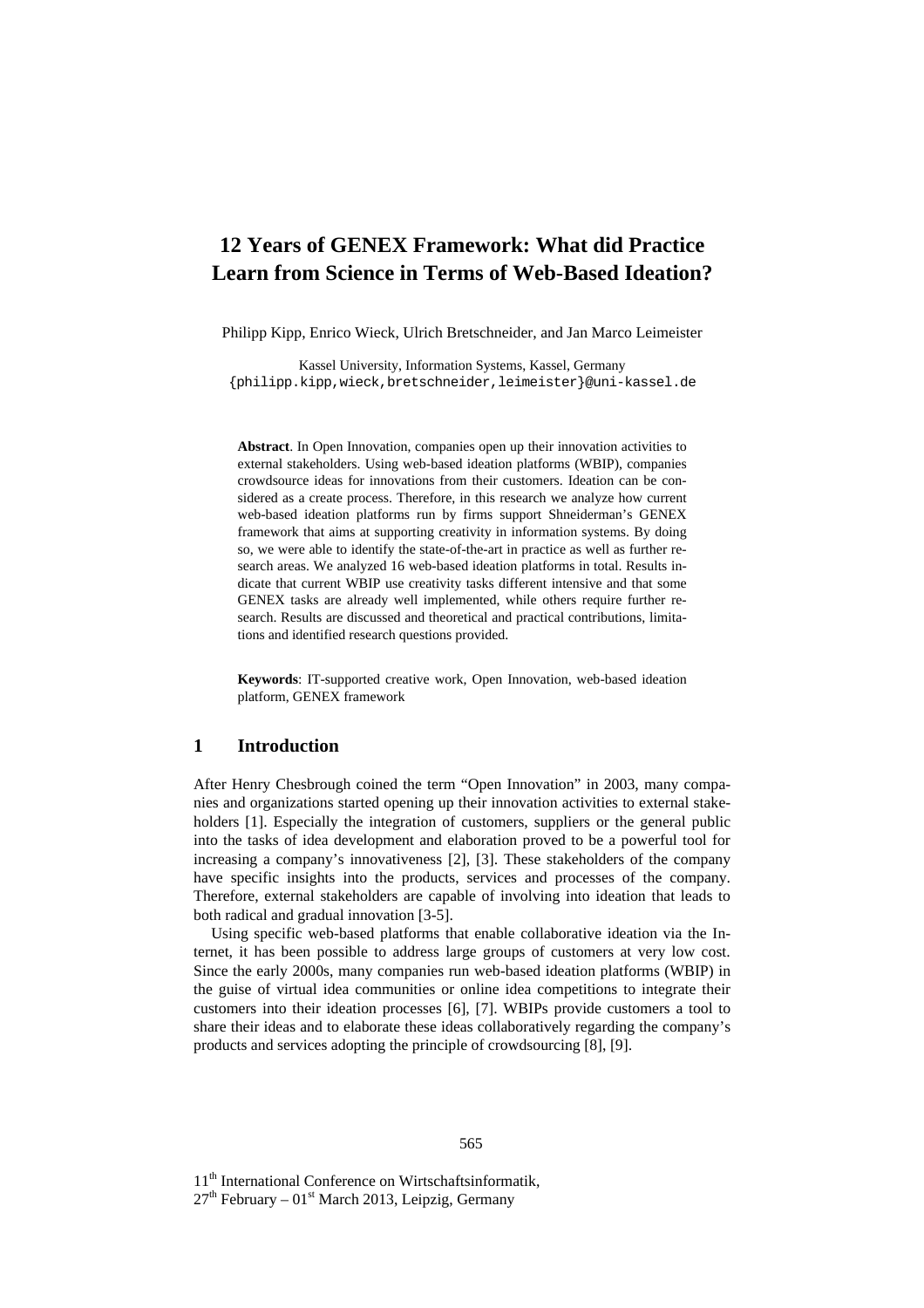Ideation in virtual ideas communities and online idea competitions can be characterized as a creative task. In order for the platform's participants to perform well in these creative tasks, it is necessary to support creativity by suitable features on the platform. The GENEX framework published by Ben Shneiderman in 2002 revealed important requirements in terms of supporting ideation via the Internet [10], [11]. The Shneiderman article describes how creativity in information systems can be seen as a collection of different tasks and actions, which can individually be supported by features and the overall design of an information system [10]. This article drew some attention when it was first published [7], [12]. As WBIT can be considered as an information system, we find the GENEX framework suitable and established for evaluation of the creativity support especially for ideation via WBIT applied for above mentioned idea communities or idea competitions.

Against this backdrop, this paper analyzes existing WBIP. This analysis concentrates on the identification of features and design artifacts on the platforms, which support the individual tasks and activities described in the GENEX framework. A first collection of possible features has already been done by Huber et al. [13]. But the features found in the paper by Huber et al. have not yet been mapped to existing WBIP, thus missing an evaluation of the Shneiderman framework's impact on the design of such platforms.

This leads to the following research questions:

RQ1: Which parts of Shneiderman's framework, which can be considered as requirement in terms of creativity via the Internet, are already realized in current WBIPs in practice?

RQ 2: Which parts are missing and therefore represent starting points for future research regarding the creativity support on those platforms?

## **2 Theoretical Background: Shneiderman's GENEX framework**

A challenge for human-computer interaction researchers and user interface designers is to construct information technologies that support creativity. This was the starting point for Shneiderman to develop a framework for creativity that might assist IS designers in providing effective tools for users [11]. Shneiderman developed a theoretical framework by building on an adequate understanding of creative processes. Therefore, his so-called GENEX framework proposes four basic activities representing the process of creative work [10], [11]. These four activities, namely collect, relate, create and donate, are defined by eight smaller tasks. Fig. 1 displays the four activities as well as the according tasks.

The purpose of the "collect" activity is to support people in learning from previous work on the field of the task they are supposed to perform. Therefore, the "collect" activity represents the tasks "Searching and browsing digital libraries" and "Visualizing data and processes" for making such work accessible and comprehensible. Thereby, information can be represented by various types of media such as photos, movies, sound files or plain text. IT that supports the "collect" activities should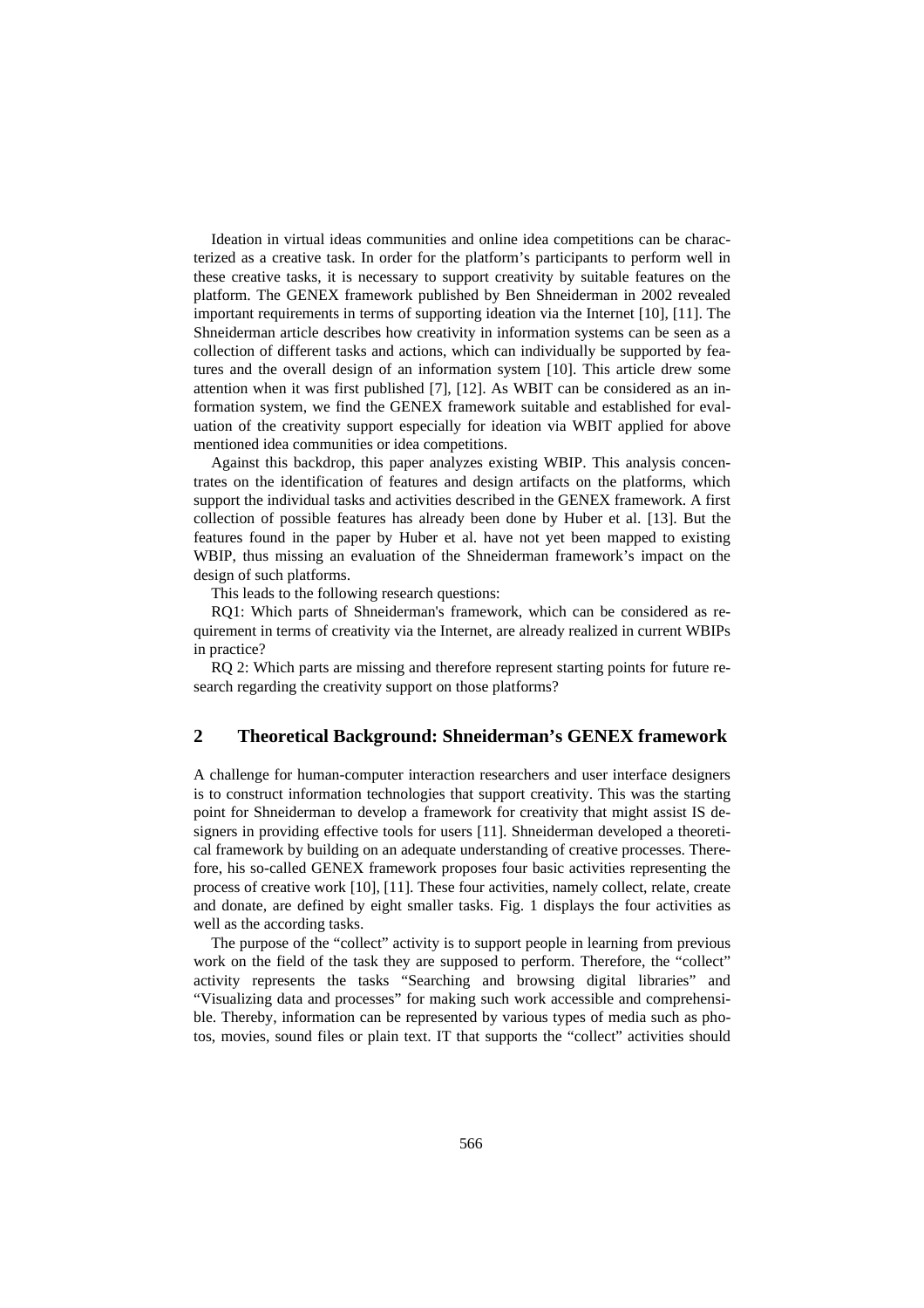enable interpretation, representation and ascertainability of these heterogeneous information and also their interrelations in an effective and efficient way.



**Fig. 1**. Creativity activities and tasks [10]

The "relate" activity describes the task of consulting with peers and mentors when being creative. Communication and knowledge exchange with both experts and peers facing similar or same tasks is critical for the success of creative work. Therefore, IT support should offer functionalities that enables creative workers and mentors to communicate with each other.

The "create" activity concludes all tasks that directly support the creation of creative work. IT support for the "create" activities should allow the users enough freedom to create and represent their creative products in the way they deem appropriate, but at the same time give enough structure to guide the user towards feasible and useful contributions.

The "donate" activity concludes IT support that allows the dissemination of creative products, namely the work results. IT support should allow users to present their work results and allow for a good overview over the submitted contributions. Also, such support should allow users in communicating their work to others.

# **3 Mapping the GENEX Framework to Web-based Ideation Platforms: A framework for our research**

As mentioned, WBIP aims at enabling a collective ideation among customers of firms, which run such WBIP for integrating their customers into the early stages of their innovation processes, namely the ideation phase, according to the Open Innovation principle. More generally speaking, WBIP supports the development and collaborative elaboration of ideas among a relatively high amount of users via the Internet.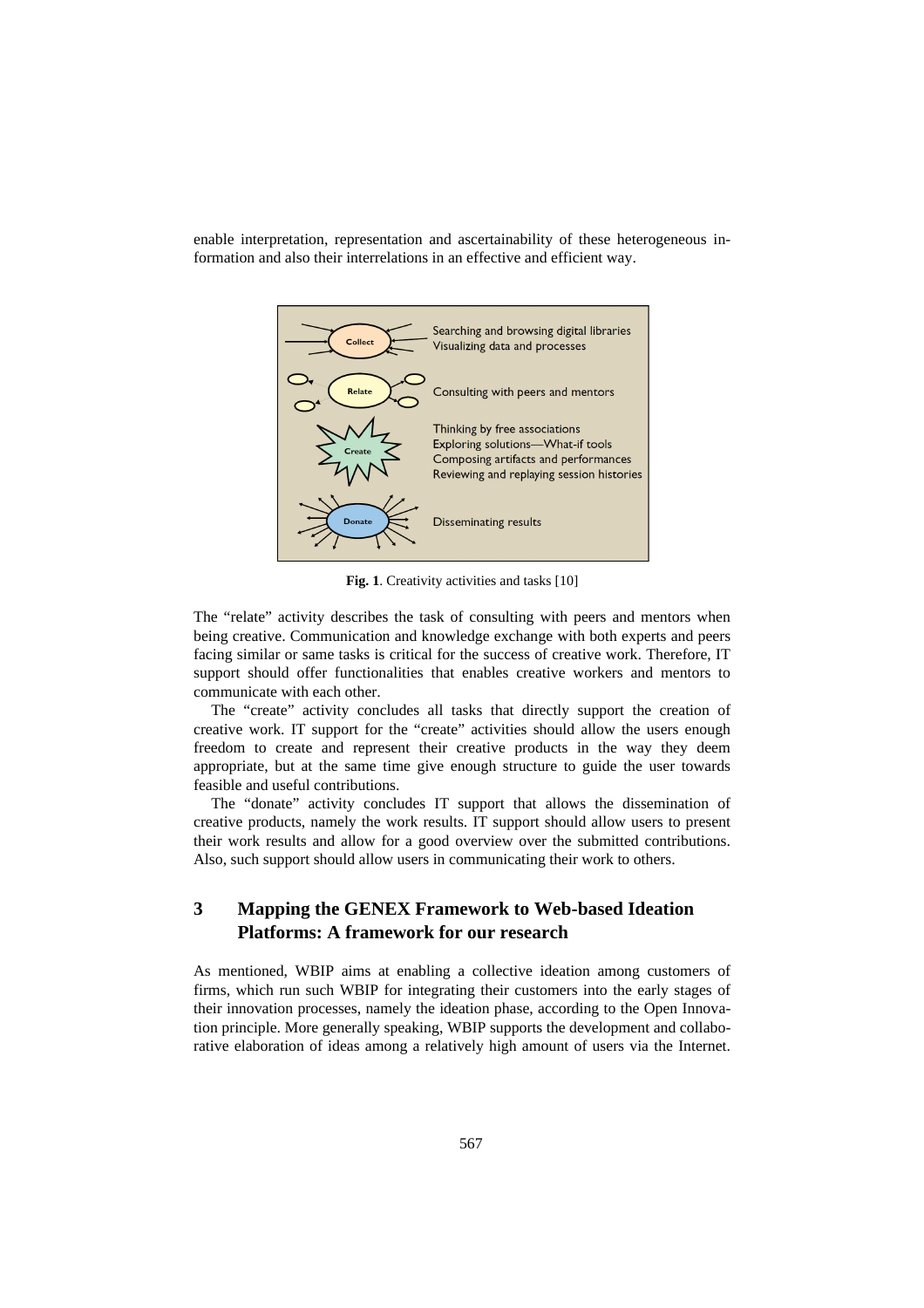Typically, customers submit ideas and/or connect with other idea contributors to collaboratively elaborate submitted ideas.

The activities of customers involved in such innovation value creating are highly creative and activate an individual's creative process [14]. Because of this it is possible to apply the GENEX framework to WBIP. Applying the GENEX framework to the field of WBIP provides us with a framework for our analysis. In the following we systematically map this specific case of ideation, respectively creative work to the eight tasks out of Shneiderman's GENEX framework.

Applying the "collect" activity to the domain of ideation covers learning from ideas that have been previously submitted by other customers. Therefore, applying the "searching and browsing" task to our context means that WBIP should provide digital libraries where privous ideas are collected. Furthermore, customers should be provided with functionalitiy that allows to search for an idea, for example by using a search engine with a search string or using a tag cloud. Furthermore, search tasks can be supported by filtered views of data for example using table filters. As it concerns "visualizing" this task overlaps with the "searching and browsing" tasks in our context as "visualizing" tasks is described by Shneiderman as "drawing mental or concept maps of current knowledge helps users organize their knowledge, see relationships, and possibly spot what is missing" [10]. In the domain of ideation via WBIP these tasks can also be supported by functionalities such as tag clouds or search engines mentioned above. Because of this, for our framework we merged both tasks into a single category, which we call "searching and visualizing" task.

Applying the "relate" activity, respectively its "consulting" task to our context means communicating and interacting with peers when collaboratively developing ideas or communicating with mentors supporting customers when developing ideas. This has been implemented on WBIP using functionalities like chats, message boards or messaging systems. Additionally some WBIP offered assistance in ideation by giving the opportunity to communicate with company employees involved with innovation.

Applying the "create" activity to the domain of ideation covers tasks that directly support the developing ideas. In terms of the "thinking" task Shneiderman demanded "tools that support their free association that helps to break free from their current mind set" [10]. In our context this can be realized by offering inspiration to the users such as displaying background information, examples, articles, pictures, videos and user stories etc. The "exploring" task covers conduction of "thought experiments about the implications of decisions" and simulations [10]. Since ideas can be very abstract and high level without much detail this is hardly adaptable to our context and we did not include this task into our framework. In terms of the "composing" task in our context an idea on a WBIP can be composed by different means, for example using a title, text, categorization, pictures, videos, tags, files and/or other means. According to the GENEX framework, the "reviewing" task spans "the capacity to record activities, review them, and save them for future use. This list lets users return to previous steps and so supports the creativity process" [10]. In our context this could be applied to the collaborative development process of ideas so that different stages of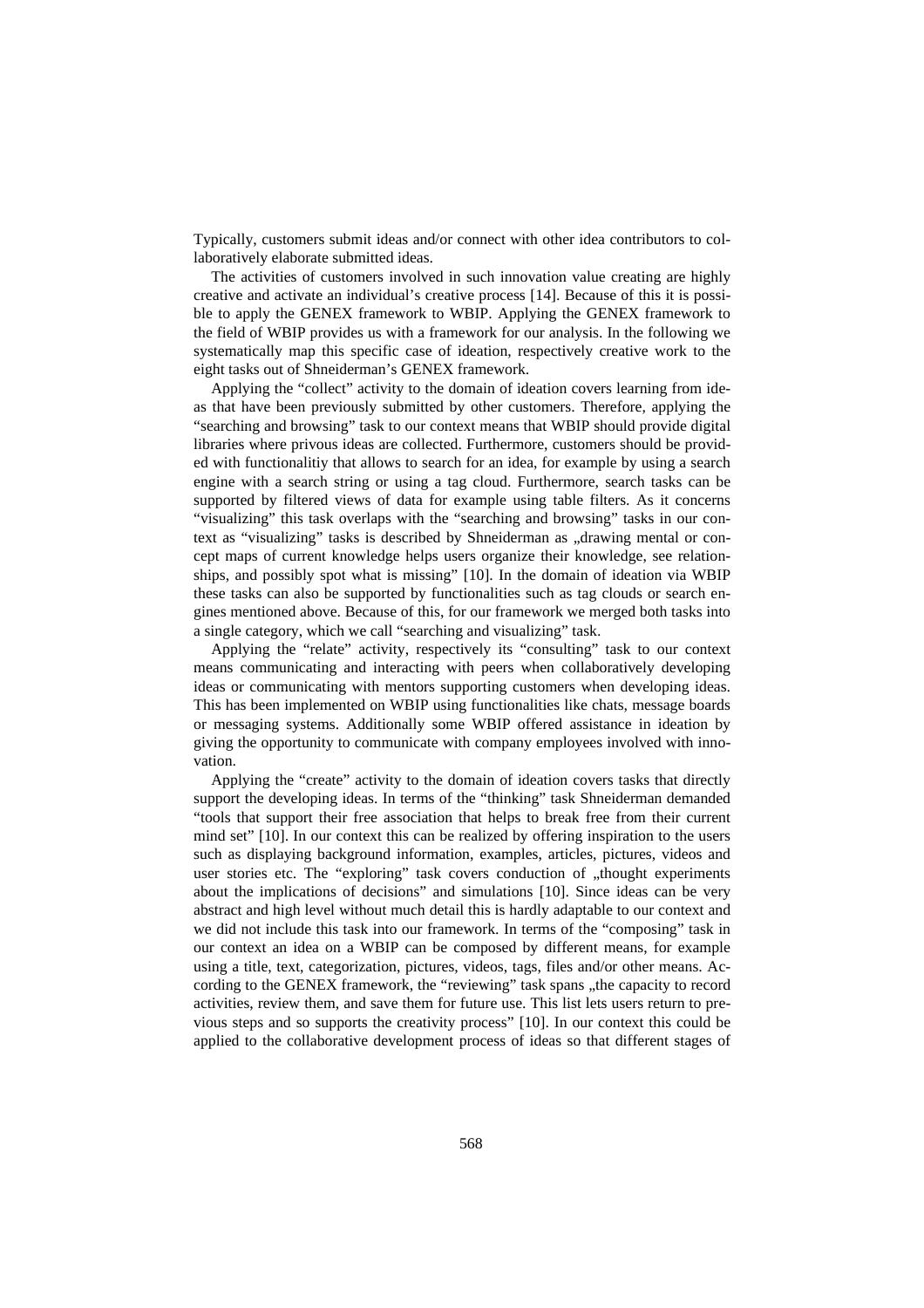the idea development should be recorded, reviewed, and saved for future idea development.

Applying the "donate" activity, respectively the "disseminating" task to the domain of ideation covers spreading ideas to others, e.g., peers and mentors. Thus, ideas can serve as artifact for other customers as basis for their creative work. WBIPs in practice often implemented this by offering means to share ideas not only among the WBIP users but also other (social) networks like Facebook, Google+ etc.

# **4 Identifying WBIP in the Internet**

#### **4.1 Method**

In order to be included into this study, the following requirements needed to be fulfilled:

- The WBIP aims at the outside-in process of the early phase of the innovation funnel, i.e. to gather innovative ideas from customers or other stakeholders outside the organization.
- The WBIP is run by the organization that wants to gather the ideas. Thus, intermediaries and others are excluded where customers can propose solutions for concrete problems defined in advance by the organization.
- For WBIP it is necessary for them to still be running and accepting ideas to be included in the study. Otherwise it would not be possible to understand the all platform features.

At first, a Google search with the strings "idea community" as well as the German equivalent "Ideen community" was conducted to reveal current communities in practice. Further communities were added as they were not found through the Google search but known by us. In order to increase the diversity of WBIP, we also searched for WBIP tool providers, i.e. companies that produce and offer WBIP tools to others. We then considered one WBIP in practice for each WBIP provider included into this study. Including multiple WBIP for each provider would not further broaden the WBIP as they are build on the same technological base and thus provide the same features.

Using this dual approach for WBIP selection, a wide range and thus the most common current WBIP technologies are considered within this study. We conducted the WBIP search in June 2012.

#### **4.2 Results**

Eleven WBIP were found through the Google search and by adding communities that are known to us. They are listed in Table.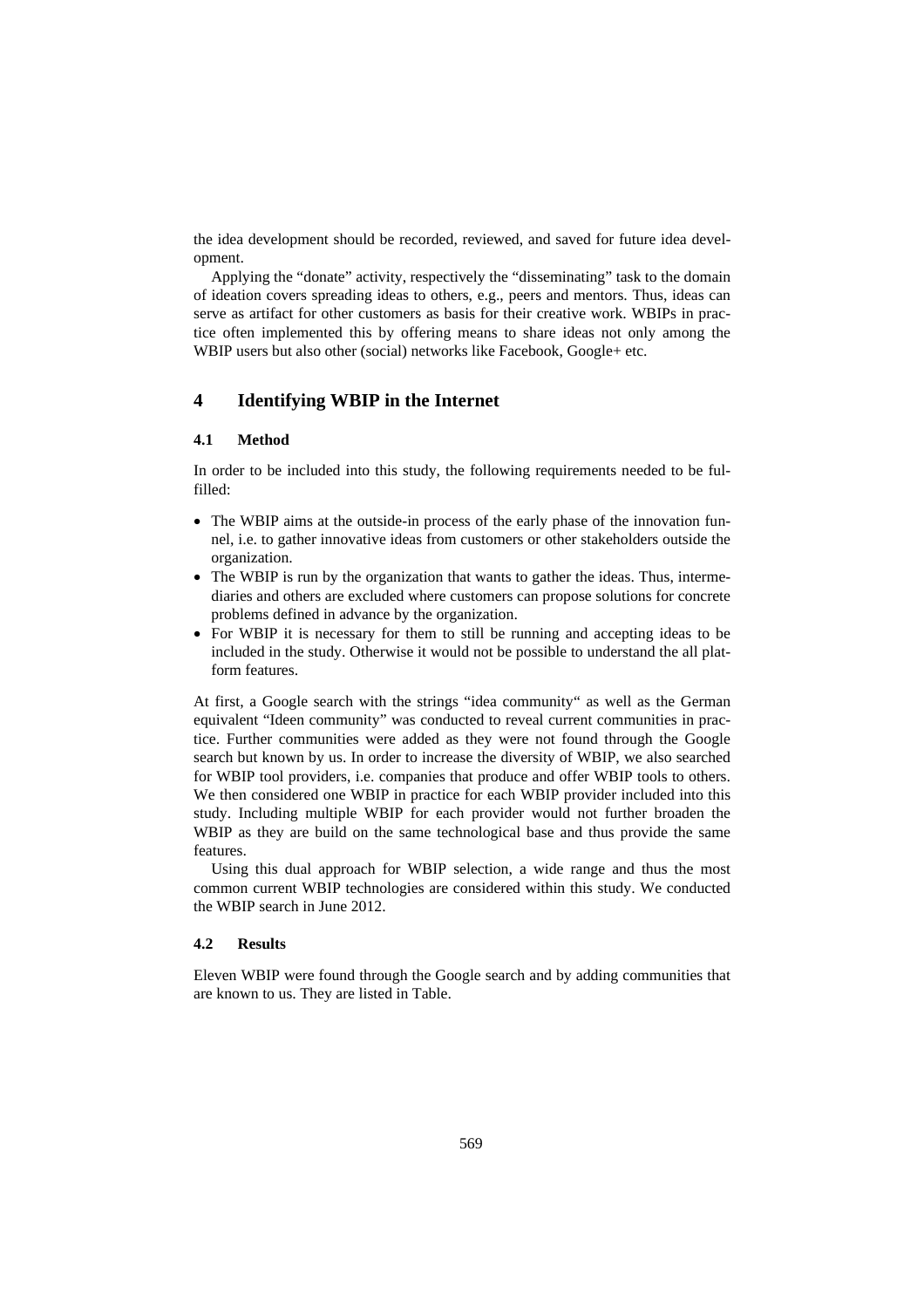| <b>Associated Organization</b> | WBIP                              |  |  |  |  |
|--------------------------------|-----------------------------------|--|--|--|--|
| <b>Starbucks</b>               | http://mystarbucksidea.force.com  |  |  |  |  |
| Dell                           | http://www.ideastorm.com          |  |  |  |  |
| <b>GFI</b>                     | http://ideas.gfi.com              |  |  |  |  |
| Tchibo                         | https://www.tchibo-ideas.de       |  |  |  |  |
| <b>SAP</b>                     | http://www.sapiens.info           |  |  |  |  |
| O <sub>2</sub>                 | https://ideenlabor.o2online.de    |  |  |  |  |
| TechSmith                      | http://camtasia.ideascale.com     |  |  |  |  |
| Avid                           | http://protools.ideascale.com     |  |  |  |  |
| <b>Nagios</b>                  | http://ideas.nagios.org           |  |  |  |  |
| Swisscom                       | http://labs.swisscom.ch           |  |  |  |  |
| Ford                           | http://social.ford.com/your-ideas |  |  |  |  |

# **Table 1.** Identified WBIP after first iteration

The search results for WBIP providers are shown in table 2 with each one WBIP in practice that is available to the public via Internet.

| WBIP<br>provider      | <b>WBIP Homepage</b>                                                         | Organization        | <b>WBIP</b> example                                                                   |
|-----------------------|------------------------------------------------------------------------------|---------------------|---------------------------------------------------------------------------------------|
| Salesforce.<br>com    | http://www.salesforce.co<br>m/<br>crm/customer-service-<br>support/ideation/ | <b>Starbucks</b>    | http://mystarbucksidea.force.co<br>m/                                                 |
| IdeaScale             | www.ideascale.com                                                            | Avid                | http://protools.ideascale.com/                                                        |
| Hyve<br>IdeaNet       | www.hyve.de/ideanet.php                                                      | Gemeinsam<br>Selten | http://www.gemeinsamselten.d<br>e                                                     |
| Innovation<br>Factory | http://www.innovationfact<br>ory.eu/                                         | Heineken            | http://ideasbrewery.com/                                                              |
| IdeaJam               | http://ideajam.net                                                           | OpenNTF             | http://openntf.org/ideajam/idea<br>jam.nsf                                            |
| BrightIdea            | http://www.brightidea.co<br>m                                                | Adobe               | http://na5.brightidea.com/ct/s.b<br>$ix?c = 8FBBEA8F-D8E6-4E34-$<br>A7C1-7C74FB3B4EFA |
| Google<br>Moderator   | www.google.com/modera<br>tor                                                 | Minecraft           | http://www.google.com/moder<br>$ator/ \#16/e=1c111$                                   |
| Atizo                 | www.atizo.com                                                                | O <sub>2</sub>      | https://ideenlabor.o2online.de/                                                       |

**Table 2.** WBIP providers and corresponding example WBIP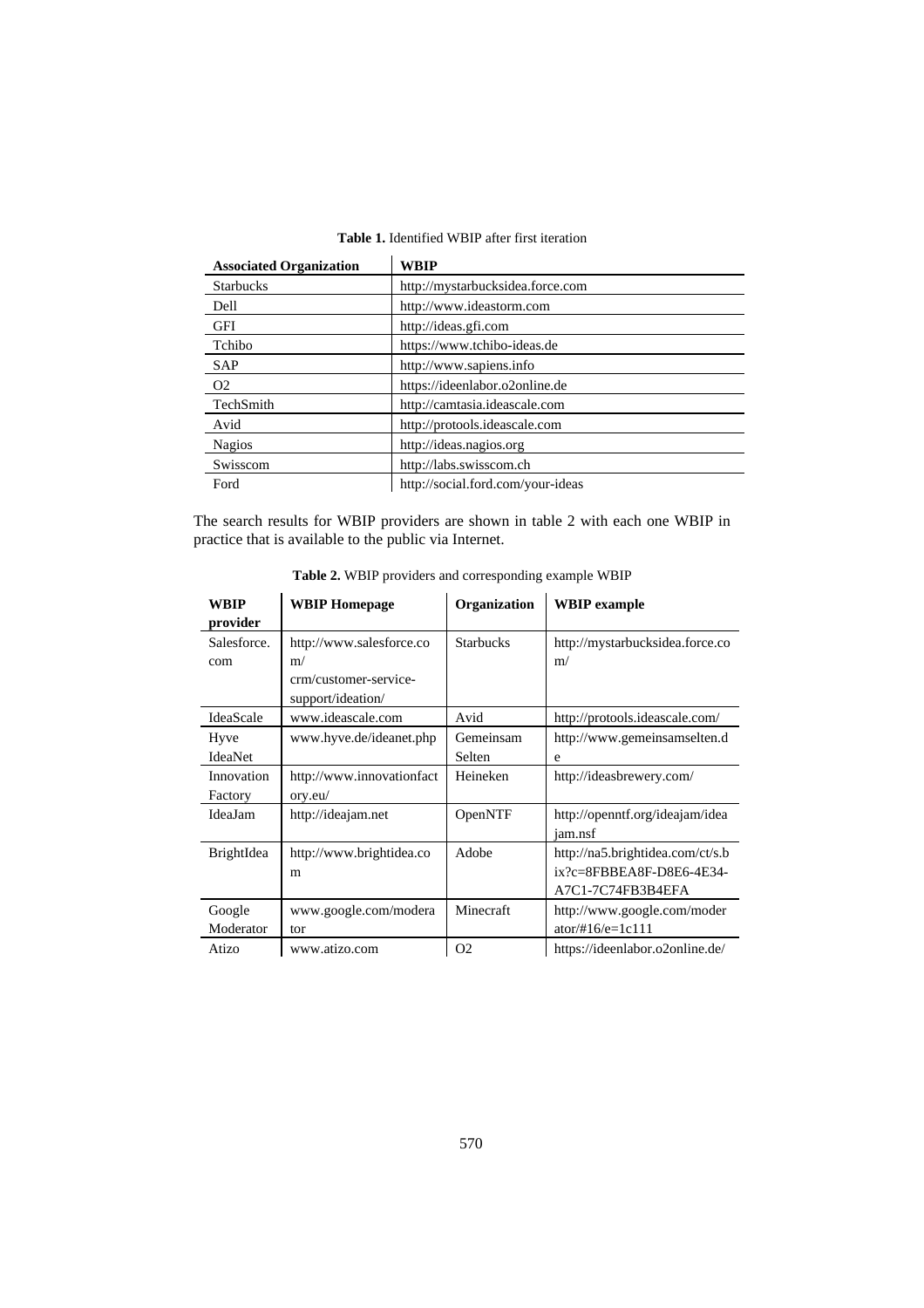# **5 WBIP Analysis**

The WBIP were each independently analyzed and evaluated by two researchers regarding their support of the activities and tasks described in the GENEX framework. At the end, each researcher assigned either an empty, half-full or full point indicating how the WBIP supports each task within the GENEX framework. This evaluation was based on the features and descriptions in section 3. If an effort to support the respective task was obvious from the design of the WBIP a full point was given. Offering only some features supporting a task without a recognizable focus on promoting the functionality a half-point was assigned to the WBIP regarding the task. If the task was not supported at all, we assigned an empty point. Results of both researchers' analysis were consolidated afterwards by making up the mean of both researchers' results.

|                                                                            | $^+$<br>visualizing<br>Searching | Consulting | Thinking  | Composing | Reviewing | Disseminating | Mean           |
|----------------------------------------------------------------------------|----------------------------------|------------|-----------|-----------|-----------|---------------|----------------|
| camtasia.ideascale.com                                                     | $\bullet$                        | $\bullet$  | $\Theta$  | $\bullet$ | $\bullet$ | $\bullet$     | 2,33           |
| ideas.gfi.com                                                              | $\bullet$                        | $\bullet$  | $\circ$   | $\bullet$ | $\bullet$ | $\bullet$     | 2,33           |
| ideas.nagios.org                                                           | $\bullet$                        | $\bullet$  | $\Theta$  | $\bullet$ | $\bullet$ | $\bullet$     | 2,33           |
| ideasbrewery.com                                                           | $\bullet$                        | $\bullet$  | $\bullet$ | $\bullet$ | $\bullet$ | $\bullet$     | 3              |
| labs.swisscom.ch                                                           | $\bullet$                        | $\bullet$  | $\bullet$ | $\bullet$ | $\bullet$ | $\bullet$     | 3              |
| mystarbucksidea.force.com                                                  | $\bullet$                        | $\bullet$  | $\bullet$ | $\bullet$ | $\bullet$ | $\bullet$     | 2,83           |
| na5.brightidea.com/ct/s.bix?c=8F<br>BBEA8F-D8E6-4E34-A7C1-<br>7C74FB3B4EFA |                                  | $\bullet$  | $\circ$   | $\bullet$ | $\bullet$ |               | 2,5            |
| openntf.org/ideajam/ideajam.nsf                                            | $\bullet$                        | $\bullet$  | $\circ$   | $\bullet$ | $\bullet$ | $\circ$       | 1,67           |
| protools.ideascale.com/                                                    | $\bullet$                        | $\bullet$  | $\bullet$ | $\bullet$ | $\bullet$ | $\bullet$     | 2,5            |
| social.ford.com/your-ideas                                                 | $\bullet$                        | $\bullet$  | $\bullet$ | $\bullet$ | $\circ$   | $\bullet$     | 2,5            |
| www.google.com/moderator/#16/e<br>$=1c111$                                 | $\bullet$                        | $\bullet$  | $\circ$   | $\bullet$ | $\circ$   | G             | 1,33           |
| www.ideastorm.com                                                          | $\bullet$                        | $\bullet$  | $\bullet$ | $\bullet$ | $\bullet$ | $\bullet$     | 3              |
| www.sapiens.info                                                           | $\bullet$                        | $\bullet$  | $\circ$   | $\bullet$ | $\bullet$ | $\bullet$     | 1,67           |
| forum.o2online.de/t5/Ideen-<br>f%C3%BCr-o2/idb-<br>p/IdeaExchange          | ٥                                | $\bullet$  | $\circ$   | $\bullet$ | $\bullet$ | $\bullet$     | $\overline{2}$ |
| gemeinsamselten.de                                                         | $\bullet$                        | $\bullet$  | $\bullet$ | $\bullet$ | $\circ$   | $\circ$       | 2,33           |
| www.tchibo-ideas.de                                                        | $\bullet$                        | $\bullet$  | $\bullet$ | $\bullet$ | $\bullet$ | $\bullet$     | 3,17           |
| Mean                                                                       | 3,31                             | 2,63       | 1,38      | 2,25      | 1,94      | 2,94          |                |

**Table 3**. Results of platform analysis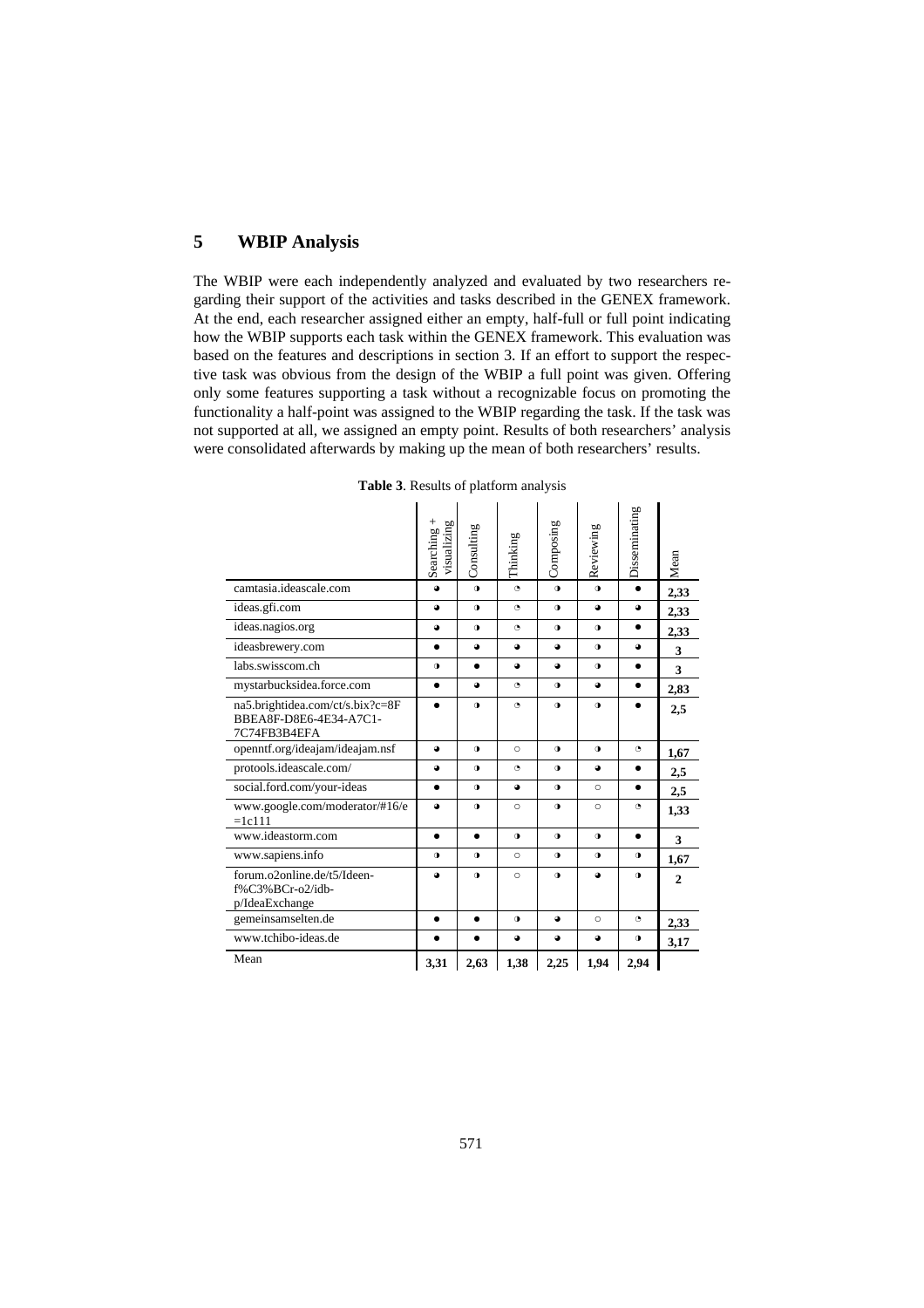The degree of support of Shneiderman's tasks was analyzed for the final list of relevant platforms as identified in the previous sections. Table 3 displays the combined results of the analysis and is the basis for the further elaboration and discussion of the study results. The mean values displayed in the table are the mean values for the corresponding row or column. The following values have been assigned to the different circles:  $o = 0$ ,  $o = 1$ ,  $o = 2$ ,  $o = 3$ ,  $o = 4$ .

#### **5.1 Results**

The mean values of Table 3 show, that the degrees of support for the different tasks defined by Shneiderman differ a lot (variance between means = 0,49), while the evaluations of the different platforms are more homogeneous (variance between means = 0,285). This can be seen as an indicator, that most of the platforms have a very similar degree of support for Shneiderman's creativity tasks, while the overall support for the tasks differs on all platforms. Since the purpose of the platforms is very similar, this is not a very surprising result, but it shows that the platforms seem to learn from each other and adopt successful features from other platforms to evolve.

When comparing the mean values for the task support it is obvious, that the searching task is very well supported by most platforms. The reason for this is that a lack of working search functionality makes it virtually impossible to use the site at all. Therefore this feature is basically mandatory for any website offering a collection of information. Additionally it is worth mentioning that there already is a lot of know-how regarding information management and search algorithms from almost every other kind of web-based platforms like search engines, wikis or discussion boards.

The consulting task is mainly covered by communication features on the technology side. It can be supported by any means of communication among participants and between participants and organization representatives. Most platforms in this study implemented message systems for the users to communicate with each other and feedback mechanisms like a promote/demote or simple rating system although current research gives reason to doubt the effectiveness of those measures to identify quality ideas [15]. The highly ranked platforms for this task offered support for the idea generation process by employees available for public or private discussion. This can for example be found on the DELL Ideastorm platform (ideastorm.com). Some other platforms augmented their online idea generation with offline events and workshops to improve and guide the idea generation performed by the participants.

We also found the thinking task not to be very well supported on many platforms, although several platforms showed that a good support for this task can be achieved by providing good examples, problems and inspiration for the participants. We assume that this is not provided by all platforms to the high effort for creation and maintenance of the necessary content. There do not seem to be any technical issues in the implementation of features supporting the thinking task of the GENEX framework.

The task of composing is critical on ideas communities. The central purpose of the platforms is supporting the user in composing and submitting their ideas in a way that helps the organization to understand and implement the idea. Therefore the task was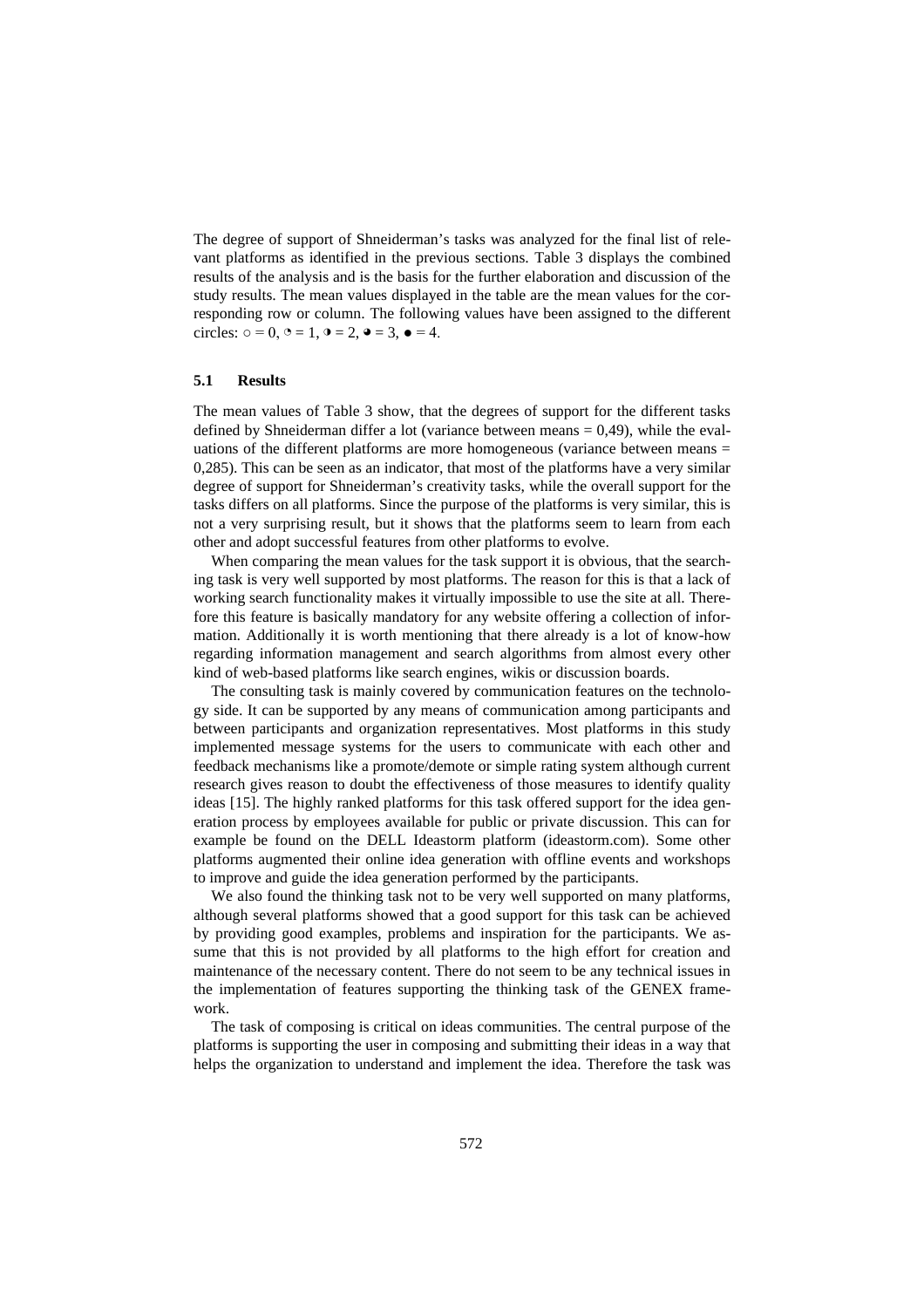supported by every platform within the scope of this study. Although every platform offered features for entering an idea to their users, the possibilities for the individual representation were very different. Some platforms like camtasia.ideascale.com only offered a single text box for the idea, while other platforms like www.tchibo-ideas.de offered a rich input form that distinguishes between ideas for demand information (Problems) and solution information (Solutions) and give the participants the chance of uploading images or additional files to show display and present their ideas. The composing task offers some possibly very interesting research questions regarding the influence of rich idea generations forms on the quality of ideas generated on the platform.

The reviewing task comprises of features for bookmarking and saving content on the platforms (i.e. ideas) as well as elaboration features like wikis or comments and feedback functionality from the organization running the platform. Most platforms supported reviewing features of some sort. But it is apparent that comments and wikilike elaboration features are not very much used by the users on most WBIPs. The other feedback direction – the company giving feedback on the idea implementation status is also very well supported by the platforms in the study. Although the feature is available on 13 of the 16 platforms in the study, there are 4 platforms that do not seem to use the feature, which leads to empty categories for reviewed or implemented ideas. This is, besides the thinking task, one example of support for creativity tasks some platforms do not support likely for reasons of community management effort.

The purpose of the disseminating task is to spread ones ideas and share them not only with the company running the platform, but also with other members of the communities and people outside of the WBIP. This task is supported by every platform in this study, because every platform gives at least the option to see the ideas of other participants. Due to the widespread use of social networks, most of the platforms also offer to share ones ideas on social networking or microblogging sites like Facebook and Twitter. This not only motivates participants to generate new ideas. It also serves as a multiplicator to make the platforms widely known within the social networks of their participants, thus reaching more possible contributors of good ideas.

The analysis shows that the degree of support differs between the GENEX tasks. Especially the tasks searching and thinking stand out. While the searching task is very well supported by most platforms, the thinking task is only supported by few WBIPs. The reasons for these differences are very different, though. Searching algorithms and organizations of categorization are very common on almost any type of current online platforms and can be included using standard code without much effort. Support of the thinking task however requires a lot of effort on the side of the company. In order to support this task ideally we suggest a constant stream of content in order to stimulate the creativity of the participants. This can be done in form of texts, images, videos or audio streams, which all take a lot of resources to produce.

Another task that promised very interesting results was the composing task. While a very rich support of this task by providing image and video upload along with tagging and a categorization and a topic specific text input form would technically be feasible for every platform, many decided only to offer short text passages. This decision can have multiple reasons: Text can be collected and transferred to other internal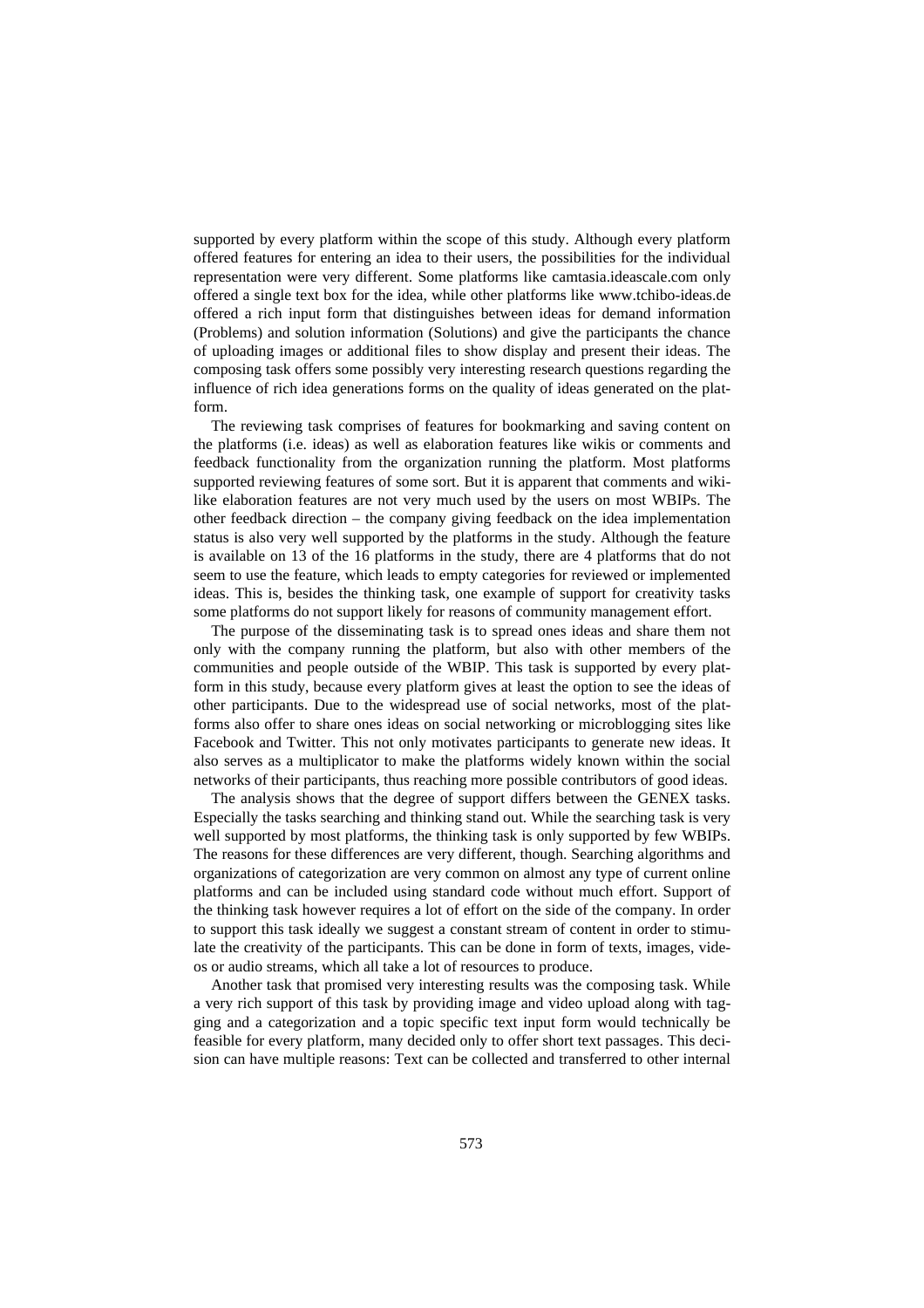software systems more easily. The barrier for possible participants is lower when the input form is shorter. Keeping in mind, that some of the platform decided to have a very simple idea input form, while others offer a lot of multimedia support it might be an interesting research opportunity to research the influence of richer idea input forms on participation, motivation and idea quality.

## **6 Future Research in the Field of WBIP**

This study indicates that the support of the different tasks and actions of the GENEX framework in the field of WBIP differs significantly between tasks. The tasks searching, consulting and disseminating are in many cases well implemented. On the one hand this is because the necessary technology for the support of this task can be seen as a commodity. Search algorithms for example are very well researched and are implemented throughout any kind of web based platform. From the perspective of this study there are no important open research questions regarding the implementation of these tasks of the GENEX framework in WBIPs.

The other tasks, namely thinking, composing and reviewing offer some interesting opportunities for future research. All of these tasks have in common that their implementations on the WBIPs included in this study were very inhomogeneous. While some platforms obviously spend a lot of effort implementing some or all of these tasks, other platforms did not. This is even true for the composing task, which is the key task in supporting the user to participate on a WBIP by composing their ideas.

In order to find interesting research questions regarding the implementation of these tasks we looked at our results from three different perspectives:

- 1. What are the reasons for implementing or not implementing the tasks as suggested by Shneiderman? [10]
- 2. Does the implementation of features according to the GENEX framework improve creativity among WBIP participants?
- 3. Does the implementation of the GENEX tasks lead to better ideas in WBIPs?

The reasons for the support or lack thereof have to be analyzed for every task individually. The implementations of the thinking task in the analyzed platforms are mostly based on providing example ideas, best practices or inspiring videos. All of this is content, which takes a lot of resources for creation. An approach for future research at this point could be a qualitative study among companies running WBIP to further quantify the cost to provide the material and the expected gain the companies hope to achieve.

As mentioned before, the creative task of composing content (i.e. ideas) is central for the functionality of WBIP. The platforms support this task by providing input forms or other kinds of editors to their participants. Our study showed that the degree of freedom and detail these forms offer to the user differs a lot between platforms. Reasons for this can be manifold. One possible reason is that there are technical limitations coming from idea management software used to process and archive the user generated ideas. Another reason might be that the designers wanted to keep the plat-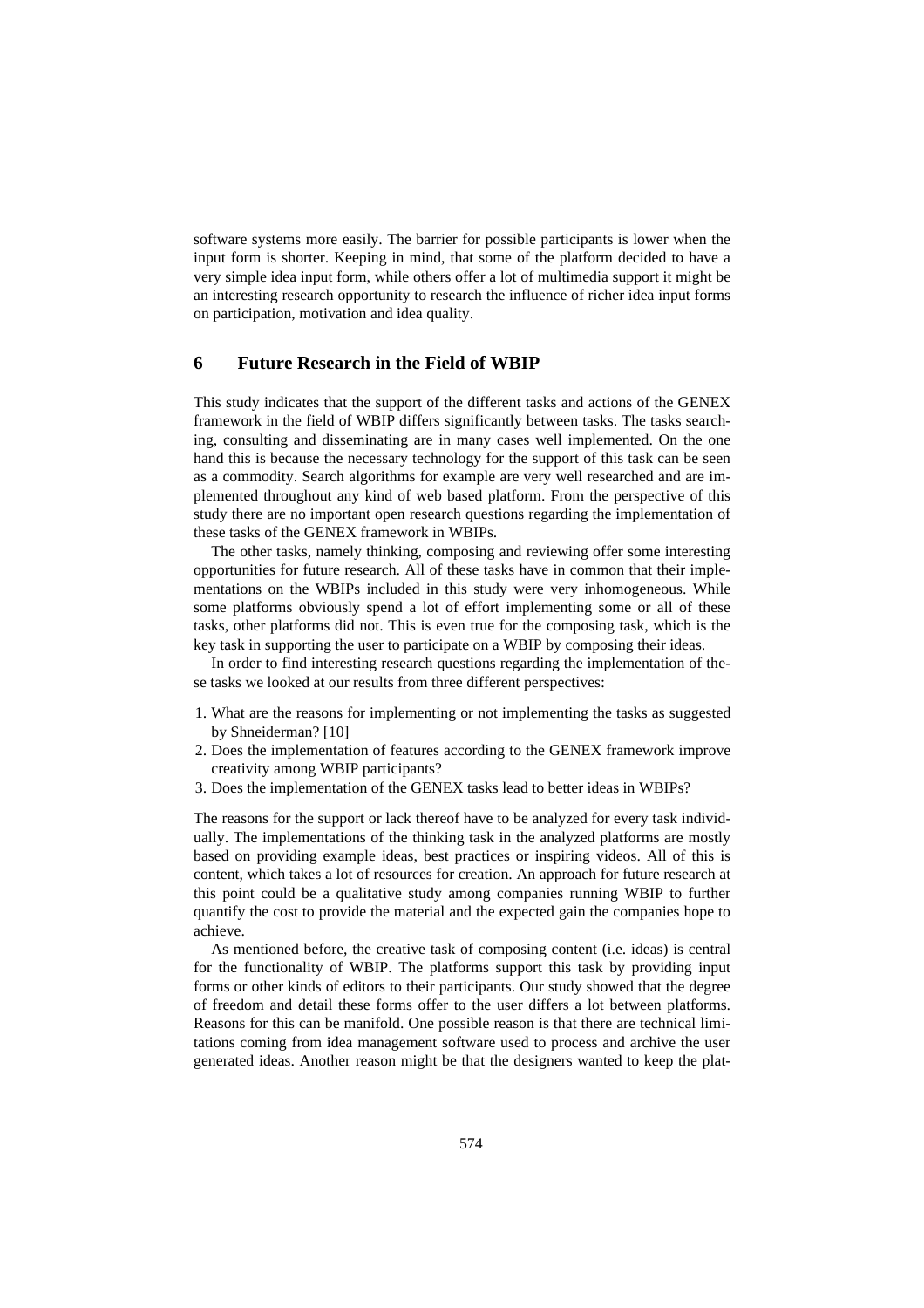form as simple as possible and therefore accepted simpler idea representations without images, videos or structured text. Future research focusing on the composing task could concentrate on the question, if rich idea representations are generally the better choice for WBIPs and if not, what are the factors influencing the usefulness of rich input forms?

Another task that was implemented in very different ways by the platforms is the reviewing task. This task describes features that help users to reference, save or edit ideas generated by other users. Some platforms simply implemented bookmarking features allowing users to save ideas for later reference. Other platforms went further and implemented wiki-like features to edit ideas other users contributed. Additionally those platforms offered version histories and undo functionality for unwanted changes. This approach shows that there is room for collaboration among WBIP contributors. This gives interesting opportunities for future research regarding online collaboration. Future research could focus on how to motivate users to elaborate ideas of other users or on the development of tool supported processes aiming on the structured elaboration of ideas on WBIPs.

## **7 Conclusion**

In the introduction we posed two research questions leading the course of this study. The first question aimed at the adoption of the GENEX framework in common Web-Based Ideation Platforms. The study showed that some of the tasks are very well implemented throughout all the analyzed platforms, while other tasks are only implemented by fewer platforms or in very different ways on different platforms.

The second research question focused on the identification of future research opportunities in the field of creativity support on WBIPs. This question was answered by pointing out a series of interesting research questions regarding the reasons for different implementations, the effect of those implementations on idea quality and the support of user collaboration on WBIPs [16].

# **8 Limitations**

Even though we tried to eliminate as much limitations as possible, we acknowledge that there are still limitations of our study.

First, due to the fast pace in IT it might be possible that there are WBIP that we did not include in our study. These might include functions supporting creativity that none of the communities we considered have. However, we are convinced that our results show a representative picture of the current state-of-the art due to our dual approach for WBIP selection.

Second, the idea communities were evaluated independently by two researchers only. Even though the results were somewhat different but without great discrepancies, it might increase result validity if more researchers would evaluate the communities.